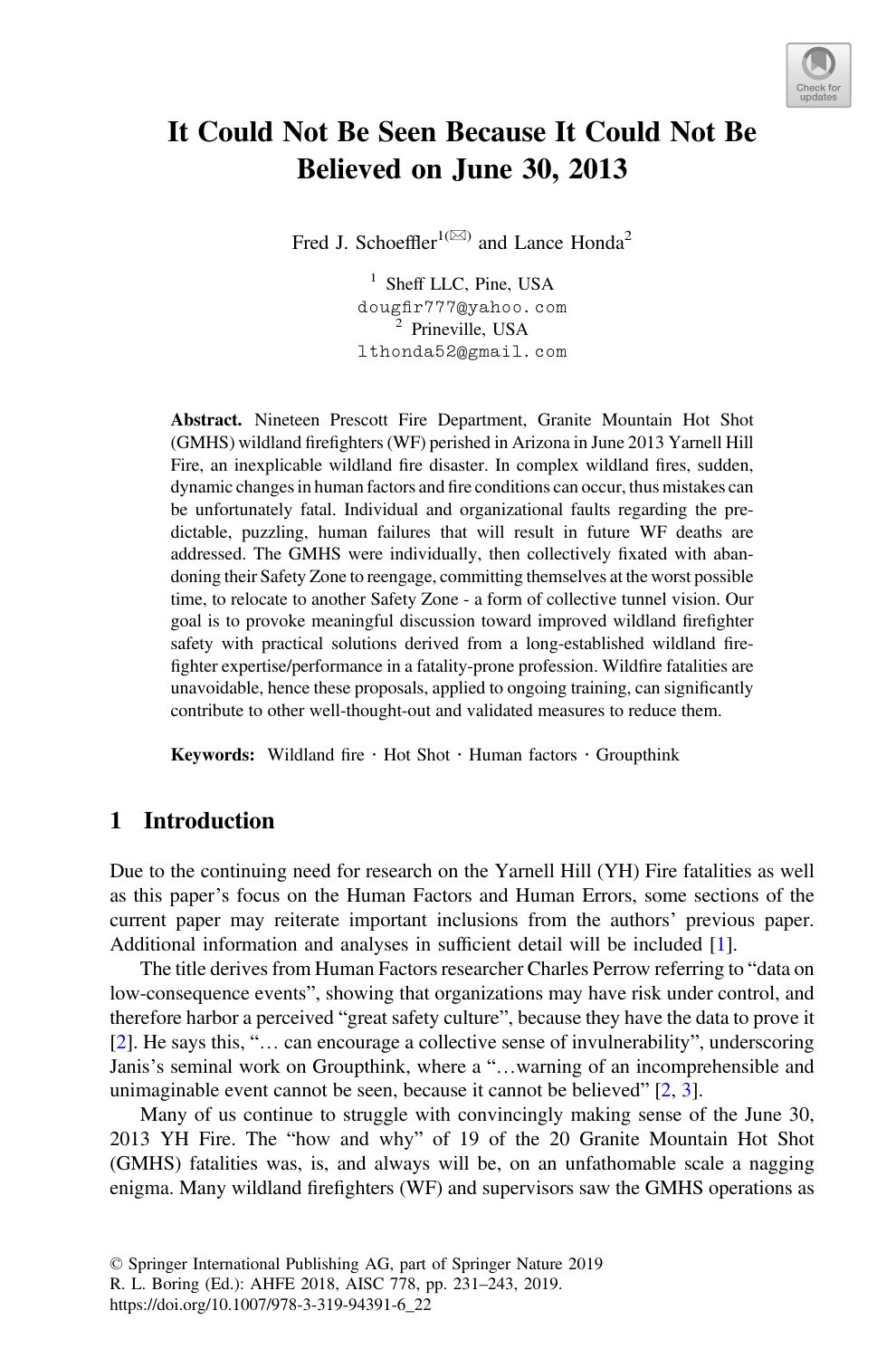exceedingly unsafe. However, most in the wildland firefighting realm never saw this coming, because in the end, no one would have believed it possible that so many men could have died on a wildland fire in one deadly fell swoop.

# 1.1 Background

Wildland firefighting is recognized as "inherently dangerous" [[4\]](#page-11-0). Countless fireline distractions limit discerning conflicting organizational and systems goals, hence avoiding gradual drifts into failure, which stupefies WFs at times. Nineteen GMHS WF, sponsored by the Prescott Fire Department (PFD), perished together on the June 30, 2013 YH Fire in Arizona. This infamous tragedy is accepted by most WFs as the most contentious, heart-rending, inexplicable, and vexing wildland fire disaster. Wildland fire fatalities are inevitabilities based on the interactions of complex environmental, social, cultural, and individual behaviors. Several of the GMHS decisions were critically flawed because of these complexities and their own limitations. Their resolve to vacate their Safety Zone (SZ) was one element in a long chain of bad decisions that led them well beyond safe and tenable boundaries into a fatal fire entrapment [[1\]](#page-11-0). Many career WFs deemed the circumstances of this event as predictable and reasoned, had the GMHS heeded their prescient WF instincts this disaster could have been prevented or at least lessened. However, others who disagree might consider this hindsight bias.

Both individual and organizational faults are considered to better distinguish the predictable, yet puzzling, human failures that will result in future tragic wildland fire deaths [[5\]](#page-11-0). The collective wisdom holds that to lessen such tragedies, sage counsel from numerous authors, researchers, and practitioners, primarily comprised of experienced warriors from the aviation, military, and general firefighting disciplines, must be followed. Their critical and combined guidance underscores the following:

- the significance of continued and repetitive realistic training;
- avoiding feckless safety exhortations, (e.g., "Safety First," and "Stay Safe");
- vigilant assessments by accurate and timely interpretations of warning signs;
- ample and thoughtful mitigation including debating "what ifs";
- refraining from high-risk and little-to no-gain engagements; and
- cautious discernment and professional implementation.

Regarding the YH Fire, the GMHS were first individually and then collectively fixated with abandoning their adequate SZ to unwillingly reengage and commit themselves at the worst possible time. This was allegedly to relocate to the Boulder Springs Ranch (BSR), another SZ [[1\]](#page-11-0). Besides a gap in critical intelligence, this impulsive action likely occurred to alleviate their misperceived notions of non-productivity, evidenced in their text messages. This may have swayed the GMHS leaders' Crew reengagement order to them to assist in the Yarnell evacuations after they had earlier turned down the request [[1\]](#page-11-0). The listed factors below may well have added to faulty decisions:

• cultural influences of municipal fire departments with collateral wildland fire responsibilities to save structures - a form of collective tunnel vision;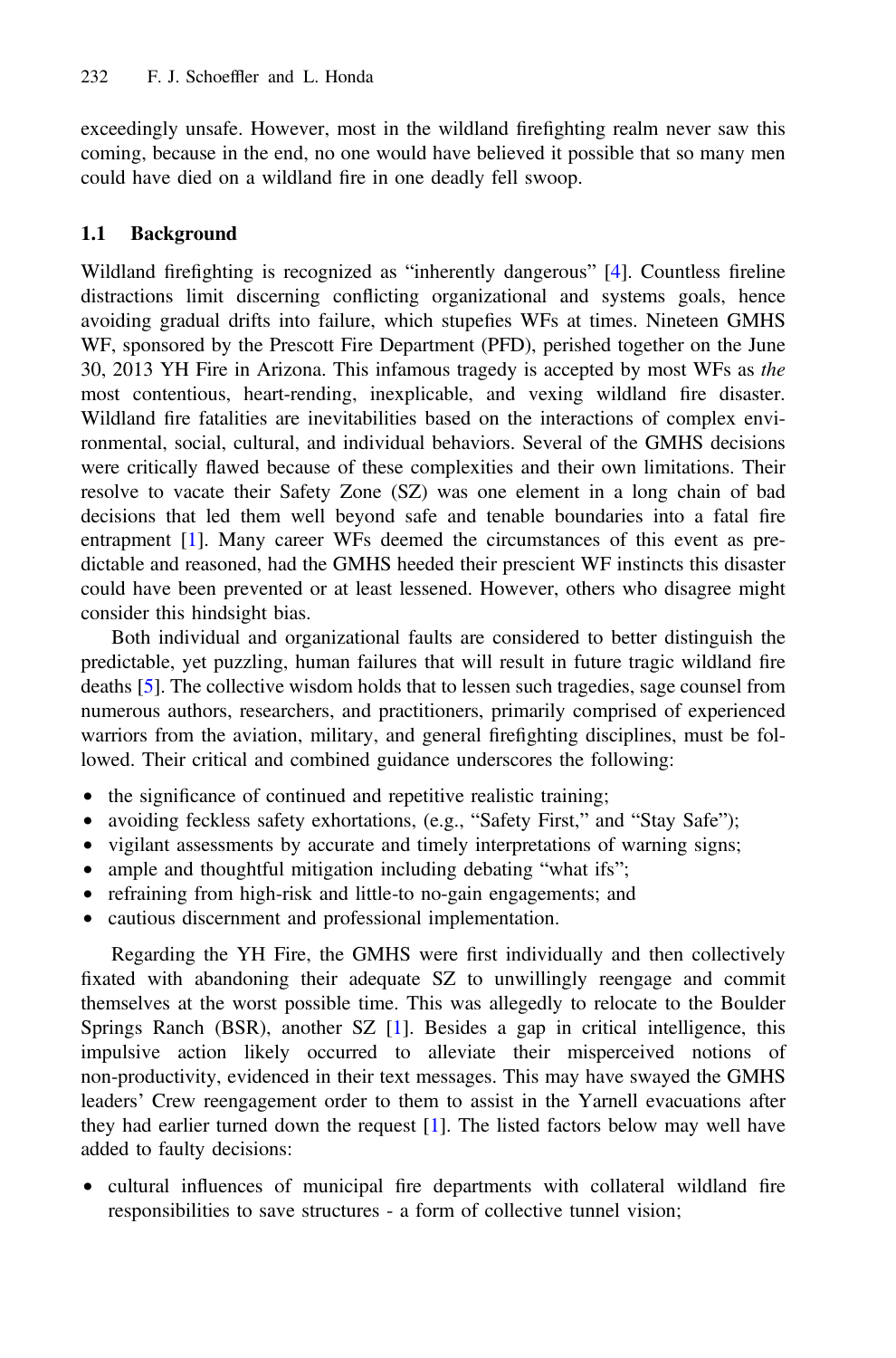- contentious GMHS leadership and absence of sound leadership;
- weak Crew cohesion using consensus-seeking ("absence of leadership"); and
- marginal to nonexistent situational awareness of changing conditions.

Two examples of GMHS outliers support the authors' above inferences. First, one GMHS, a former Payson Hot Shot (HS), was a quasi-expert regarding wildfire fatality case studies per his former supervisor. Both his girlfriend and his sister were incredulous that this GMHS failed to speak up when the Crew decided to leave "the black". "He knew better," they said [[6\]](#page-11-0). Second, a Rookie GMHS Marine Scout sniper had received intense leadership training in the art of war [[7](#page-11-0)]. His widow believed he would only have left a safe ridge and hiked into danger if directed to do so; he was "… a Marine ... used to following orders" [\[1](#page-11-0), [26\]](#page-12-0). The authors contend both men likely recognized the hazardous, impulsive attitudes and "broken conversations" [\[8](#page-11-0)] that led to the toxic Groupthink that infected their Crew. Despite these outliers' attempts at dissuasion, the GMHS incredibly left their SZ instead of having cogent group discussions, which may have prevented or lessened the deaths. Section [4.2](#page-6-0) covers Groupthink more.

#### 1.2 Motivation and Goals

We are told to "prove all things" [\[9](#page-11-0)]. The authors assert that the YH Fire Serious Accident Investigation Report (SAIR) was disingenuously labeled as "Factual" by the Serious Accident Investigation Team (SAIT-SAIR) [\[10\]](#page-11-0). One notable Human Factors expert, Dr. Ted Putnam, argues that relying on debatable "factual" investigation reports is questionable [\[11](#page-11-0)]. This paper's authors strongly contest several of the SAIR assessments of "factual". Inspired to find more hidden truths, the authors critically analyze the dubious SAIT findings and long-established pattern of determining "conclusions" first and then finding "facts" to support them (e.g., the Human Factors Specialist using an idealized image instead a real photo to depict critical fire behavior Fig. [1\)](#page-9-0).

Wildfire fatalities are regrettably unavoidable. "Wildland firefighting is a high-risk occupation, evidenced each year by deaths or injuries in the line of duty;" and we should "… identify factors responsible for past fatalities, [to] mitigate those factors in future fire seasons" [[12\]](#page-11-0). The present authors intend to provoke meaningful discussion among all WFs toward improved Wildland Firefighting safety. Mistakes often occur through the faulty actions of many people; it is mostly the accumulation of many smaller lapses and mistakes that finally result in the bigger error(s) [\[13](#page-11-0)]. To meet this goal, this paper:

- identifies WF decision errors specific to the YH Fire;
- applies understanding for training, procedural, and/or systemic changes; and
- analyzes the SAIT-SAIR and further evidence that contest the SAIT findings.

Emphases are placed on the following critical areas:

- Wildland Firefighting Rules
- Environmental Influences
- Human Factors and Human Failure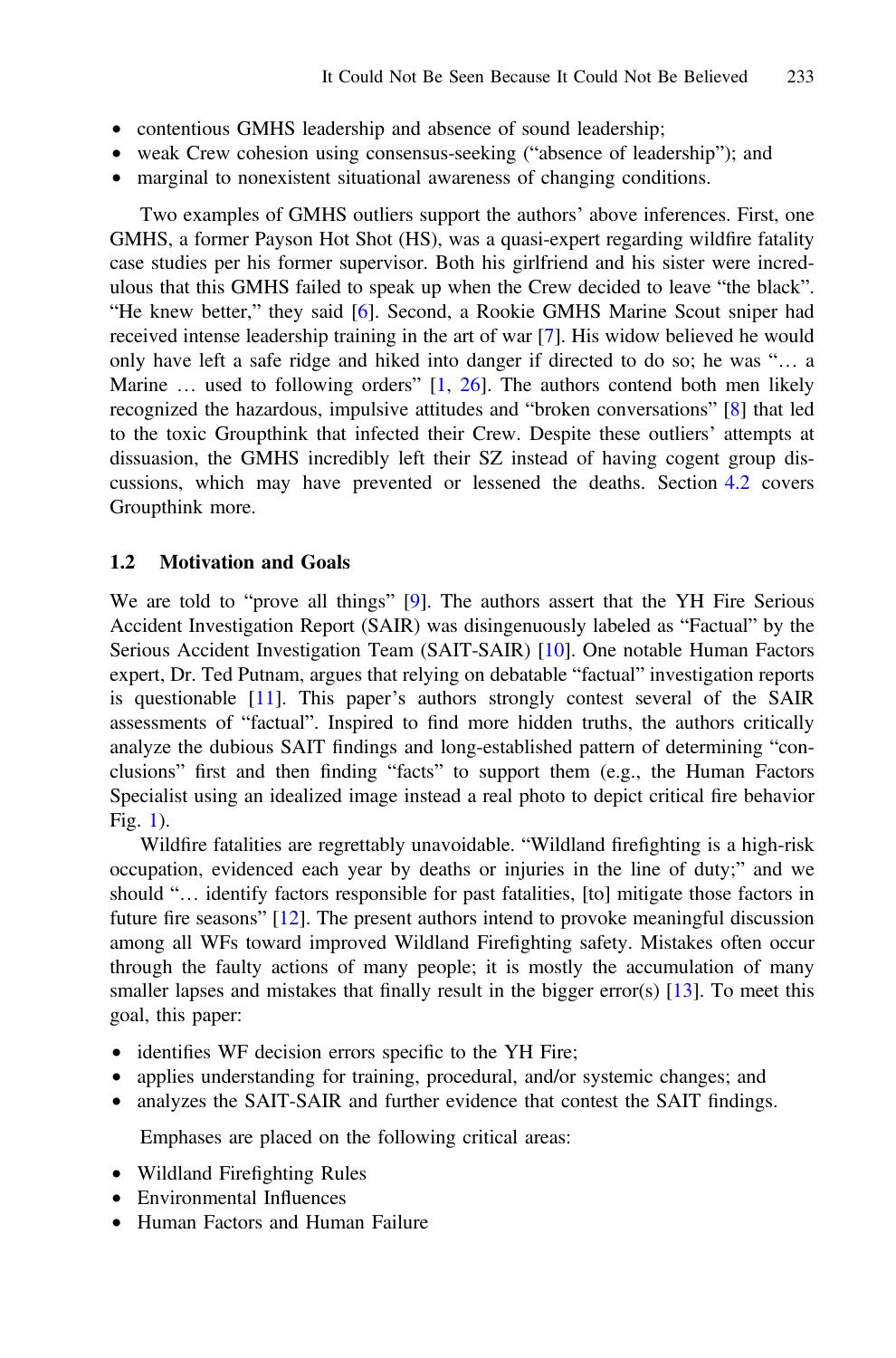- Organizational Cultures and Influences
- Conclusion with Recommendations

Note: The paper's content reflects the views of the authors, both retired HS Crew Superintendents, responsible for the facts and accuracy of the information presented herein. Some content may contain subject matter judged by some to be disturbing.

# 2 Wildland Firefighting Rules

#### 2.1 General Overview

All WFs are trained with specific rules, crucial to follow to ensure good direction, leadership, safety, and vigilance. The Standard Firefighting Orders, organized deliberately and sequentially, are to be carried out analytically in all fire situations [[14\]](#page-11-0). The 18 Watch Out Situations, (i.e., guidelines, are faced on all fires, more to warn of impending dangers). The authors and experienced WFs contend knowing and abiding by the wildland firefighting rules works and promotes good, safe decisions and outcomes  $[1, 13, 15, 16]$  $[1, 13, 15, 16]$  $[1, 13, 15, 16]$  $[1, 13, 15, 16]$  $[1, 13, 15, 16]$  $[1, 13, 15, 16]$  $[1, 13, 15, 16]$  $[1, 13, 15, 16]$ . The authors are firm: there is no known wildfire fatality when all the Standard Firefighting Orders are followed, and the 18 Watch Outs mitigated (10 & 18).

The most critical of the established Wildland Firefighting Rules are listed in the Incident Response Pocket Guide (NWCG) [\[17](#page-11-0)]; 1. Standard Firefighting Orders; 2. Eighteen Watch Out Situations; 3. Downhill Checklist; Lookouts - Communications - Escape Routes – Safety Zones (LCES); 5. Common Denominators of Fire Behavior on Tragedy/Near-Miss Fires; and 6. Wildland Urban Interface (WUI) Watch Outs. "If firefighters follow the Standard Firefighting Orders and are alerted to the 18 Watch Out Situations, much of the risk of firefighting can be reduced" [[14\]](#page-11-0). Jointly they are responsible for saving tens of thousands of wildland firefighter lives each-and-every fire season [[1\]](#page-11-0). It is common knowledge and practice in the WF community that these rules work. All firefighters must know, understand, and apply them on every fire, every time despite complaints by some to the contrary [[1,](#page-11-0) [15](#page-11-0), [16\]](#page-11-0). On most wildfire fatalities, questionable actions were initiated, in conflict with several established firefighting decision rules. "Downhill fireline construction is hazardous in steep terrain, fast-burning fuels, or rapidly changing weather" according to human factors researchers [\[18](#page-11-0)].

Australian WF created a novel method to address Watch Out #11 - Unburned fuel between you and the fire [\[17](#page-11-0)]. They note: "firefighters engaged in parallel or indirect attack are working in a dead man zone if they do not appreciate the time and space required to find safe refuge." The GMHS were in a 'dead man zone' once they left their refuge [\[19](#page-12-0)] and perilously continued downhill in a drainage (chute/chimney) and finally into a deadly box canyon or bowl, all proven potentially deadly, in unburned fuel.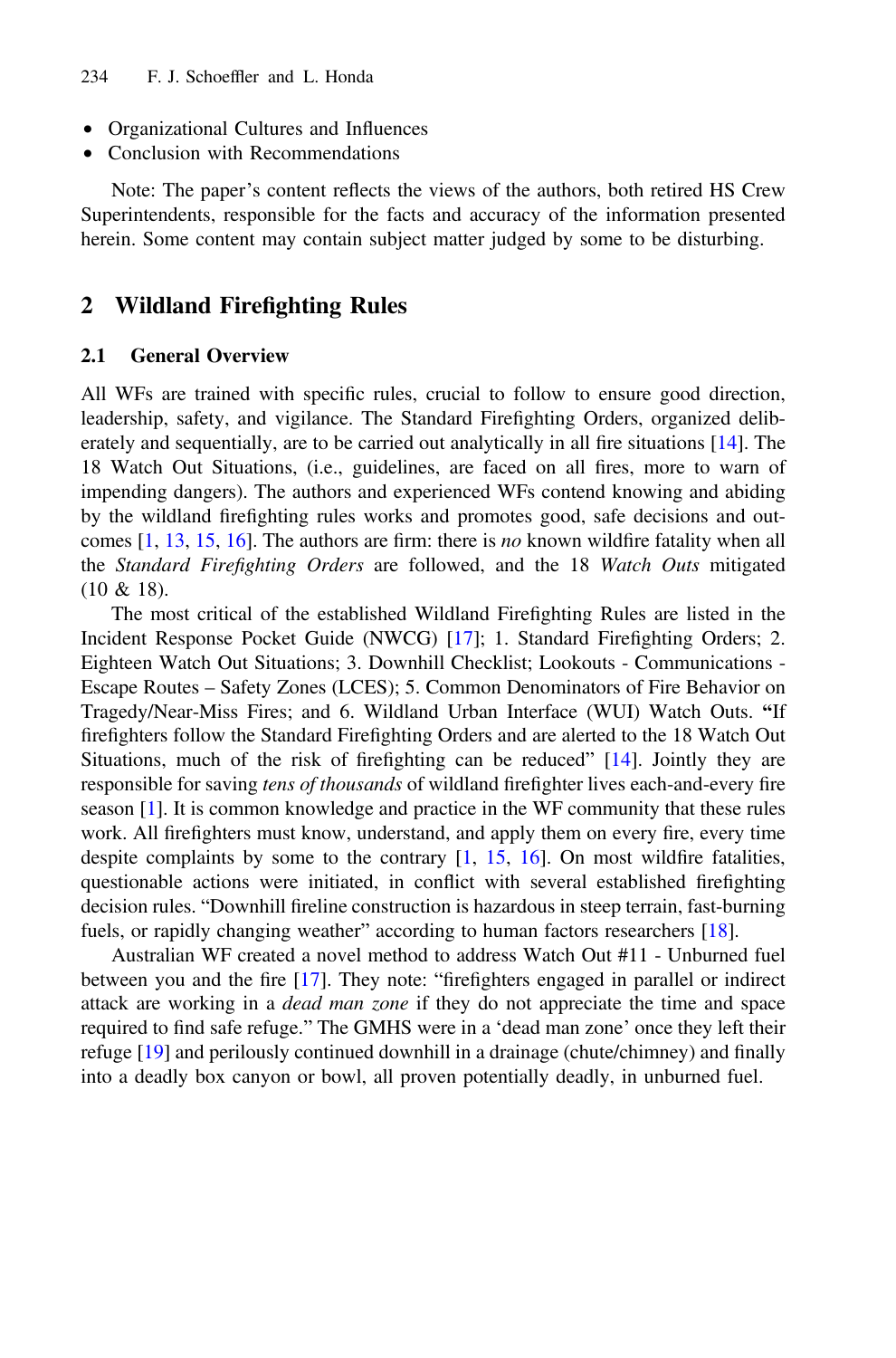# 2.2 Consequences of Inattention - Fatality Fires and 'Lunch Spot' Nexus Theory

Additionally, the multi-fatality South Canyon (1994), 30-Mile (2001), and YH (2013) Fires shared a common element when the WFs disengaged to a designated Lunch Spot. In this setting, due to numerous physiological and psychological circumstances, (e.g., fatigue, stress, dehydration, alcohol-related impairment (hangovers), distractions, interruptions, etc.) - *time essentially stood still*. In each of these above noted tragic wildfires, when the WFs reengaged, they were evidently unmindful of basic wildland firefighting training and fire behavior markers which favored staying put. They were so engrossed with "discussing their options" of staying put or reengaging, they ceased observing more pressing tasks, like the rapidly changing weather. They let go of strategic management for less serious, less vital events, known as strategic omission [\[20](#page-12-0)].

Credible research on attention found when someone is otherwise engaged, at times they fail to "see" otherwise noticeable, fully visible, - yet unexpected objects or events, (i.e. 'inattentional blindness' [IB]). A likely severe result is that it can sometimes lead one to miss items that one wanted or, more importantly, needed to experience [[21,](#page-12-0) [22\]](#page-12-0). If one's attention is set for a certain number of primary-task items and the offered items meet their expectation, the individual may be more likely to exhibit IB for an unforeseen and yet likely critical visual event [\[21](#page-12-0), [22\]](#page-12-0). IB was driven more by situational and task factors, … than by individual-differences variables [[21\]](#page-12-0). This may help explain some of why the GMHS and others faced and then reacted to this obscure perilous occurrence.

# 3 Environmental Influences

# 3.1 Fuels, Weather, Topography, and Fire Behavior

Firefighters discuss wildland fires in terms of fuels and what is burning: Fuel type, fuel loading, fuel availability, live and/or dead material including structures. Weather is the most variable, with daytime and the most critical, nighttime temperatures, relative humidity, and winds. Topography is the shape of the earth's surface including its relief and its natural and man-made features, such as steep slopes with drainages, known as chimneys and chutes, slope aspect, and altitude. The last environmental influence, fire behavior, relates to how the fire is currently burning and expected to burn (e.g., smoldering, running, etc.). WFs know the fire always signals its intentions. Briefings and debriefings should always include these topics. The terms are noted and further clarified in the overall Wildland Firefighting Rules in the IRPG [[17\]](#page-11-0) and elsewhere [\[23](#page-12-0)].

# 3.2 Yarnell Hill Fire

The YH Fire occurred in west-central Arizona west of the town of Yarnell along a north-south mountainous ridge with elevations ranging from 4,500 to 6,000 feet. Within the fire area, the terrain varies from steep ridges to nearly flat valley bottoms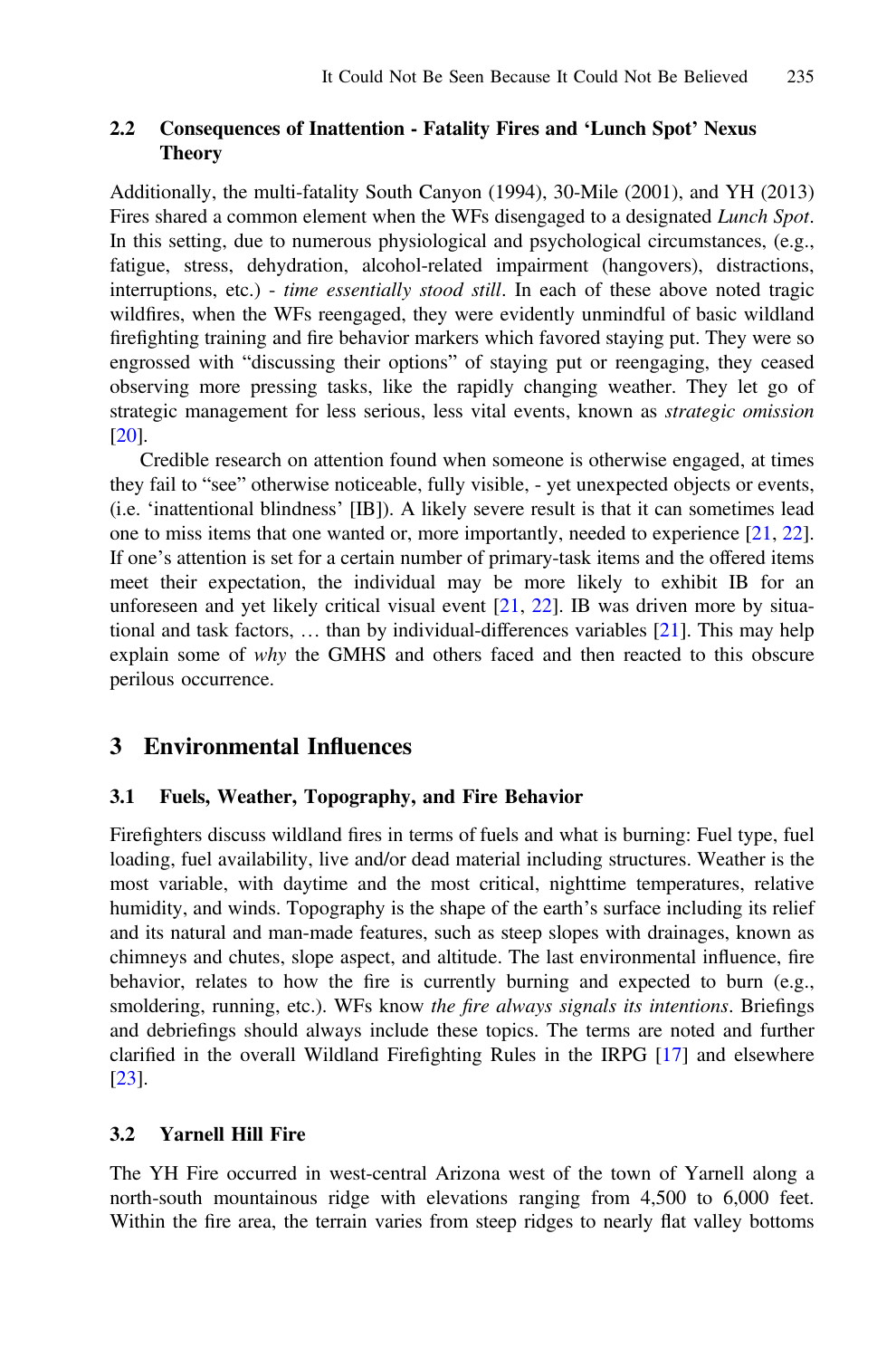with numerous rock outcroppings and boulder piles [\[10](#page-11-0)]. The terrain was covered with by a dense, volatile grass crop due to prior years' heavy rains with nearly impenetrable, decadent chaparral one to ten feet in height, unburned since 1966, creating an explosive fuel bed with extremely high rates of spread and extreme resistance to control. Arizona had experienced a severe drought for several years and was critically hot and dry in the prior weeks. On other fatal and near-fatal Southwestern fires and prescribed burns, the strongest and most variable winds occur during thunderstorms, and generate extreme downdrafts, micro-bursts, outflows, and gust fronts, that adversely affect fire behavior, thus exacerbating and complicating WF choices, priorities, and safety [\[1](#page-11-0), [10](#page-11-0), [24](#page-12-0)].

The fire began small in difficult terrain in desiccated heavy chaparral fuel and grew exponentially (i.e., when the value of a quantity at any time is its previous value multiplied by a certain number, the same number each time) as the intense outflow downdraft winds increased in both size and complexity, overwhelming the initial and extended attack WFs and the incoming Incident Management Teams (IMT) [\[5](#page-11-0), [24\]](#page-12-0). Curiously, per the SAIR, "As complexity dramatically increased starting Saturday evening, fire management went through multiple transitions from a Type 4 through a Type 1 incident in fewer than 20 h" [\[10](#page-11-0)]. In Sect. [5](#page-8-0), the authors stress that the SAIT failed to go further in their investigation and discuss the adverse effects this (mis) management and (in)actions of the entire fire had on the individual and overall WFs' decisions to safely and effectively fight the YH Fire [\[11](#page-11-0)]. They may well have examined these indispensable revelatory details, but never published them, which might suggest misfeasance.

# 4 Human Factors and Human Failure

Human factors can be deduced as the cause significant consequences on wildland fires even when only fire behavior evidence is presented [[16,](#page-11-0) [25\]](#page-12-0). Following the rigid Standard Firefighting Orders, created in the 1950s, and adhering to the cautionary 18 Watch Out Situations, WFs gain proactive measures to reduce severe outcomes [[17\]](#page-11-0). Annually, WFs validate the wildland firefighting rules during required fire refreshers and trainings. It is widely accepted in the wildland firefighting realm that all 19 GMHS could have survived in the YH Fire had they held to these tried-and-true rules [\[1](#page-11-0), [15](#page-11-0), [16,](#page-11-0) [26](#page-12-0)]. Challenging the SAIT-SAIR, the present authors contend that the SAIT omitted seriously addressing Human Failure, specifically how, why, and when the GMHS considered their risky actions which had been acceptable for years, thus allowing them to unwisely drift into failure  $[11, 26]$  $[11, 26]$  $[11, 26]$  $[11, 26]$ . Dr. Putnam and others argue that a lack of honest examination of the Human Factors influencing wildfire fatalities is endemic to all SAITs and Reviews dating back to the 1949 Mann Gulch Fire in Montana [\[1](#page-11-0), [11](#page-11-0)].

#### 4.1 Individual Blame and Organizational Factors

Catino (2008) established two distinct tactics for explaining incident origins and dynamics: Individual Blame Logic (IBL) and Organizational Function Logic (OFL). IBL suits societal calls to identify accident cause(s) and transgressor(s) while OFL is an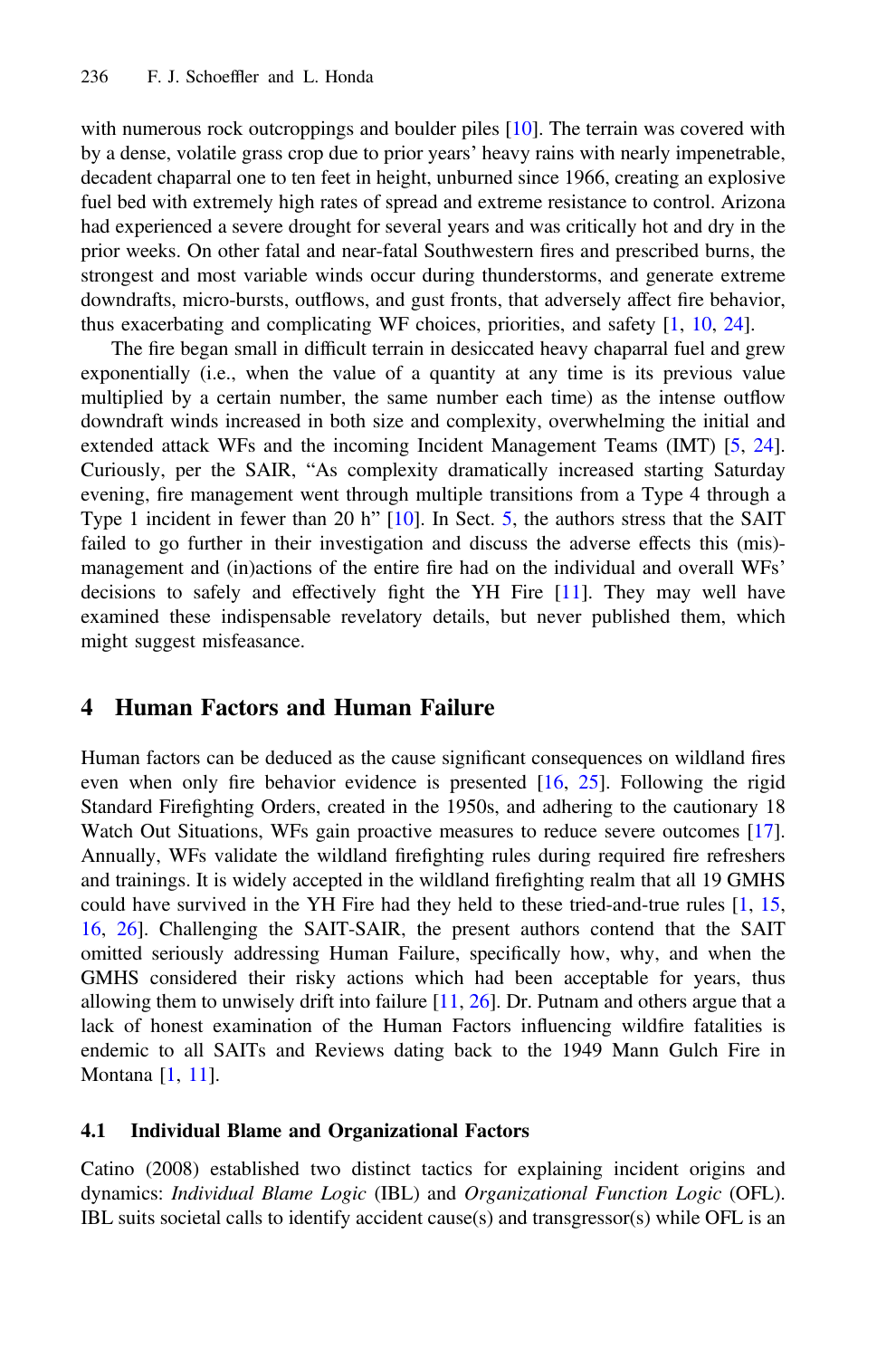<span id="page-6-0"></span>organizational and functional tactic, aimed at finding the factors within the system behind event occurrence [[5\]](#page-11-0). In the OFL method, expectations are that similar events will not recur or will infrequently occur once these influences are removed [[5\]](#page-11-0). Both IBL and OFL breaches were present regarding the GMHS, based on a history of bad decisions with good outcomes from 2009 to 2013 [[1,](#page-11-0) [16,](#page-11-0) [26](#page-12-0)]. This applies to all other fatal wildfires. Regarding the YH Fire, the authors assert that upper-level GMHS supervisors were liable for their WFs' deaths. Many others in the broader municipal/wildland fire culture may also have indirectly contributed to the GMHS outcomes.

While moving vehicles, the GMHS lookout overheard radio traffic between the Division Supervisor (DIVS-A) and the acting GMHS supervisor, with 17 Crew members, safely atop a ridge. In the radio call, DIVS-A told the GMHS to leave "the [safe] black," and join him at the BSR. The acting GMHS Supt. objected saying such a move would be perilous. This turned into a dispute due to "ambiguity of authority" [\[18](#page-11-0)]. The Acting GMHS Supt. told DIVS-A either, "we can't make it" or "we're not going to make it" contrary to the SAIT assertion of a 30-min communication gap  $[1, 1]$  $[1, 1]$ [10,](#page-11-0) [26,](#page-12-0) [27](#page-12-0)].

#### 4.2 Groupthink

Groupthink symptoms are: (a) illusion of invulnerability, (b) illusion of morality, (c) rationalization, (d) stereotyping, (e) self-censorship, (f) illusion of unanimity, (g) contrarian condemnation, and (h) reliance on cognitive gatekeepers to maintain the status quo [\[3](#page-11-0)]. Groups affected by Groupthink often ignore safer alternatives. One of the more famous examples of Groupthink was during the 1996 Mt. Everest Disaster in which six climbers perished [[28\]](#page-12-0). A similar incident was when 2012 Stevens Pass Washington avalanche survivor Michelson noted how difficult it was to break away from the group [\[8](#page-11-0)]. On the YH Fire, Groupthink clearly prompted the fatal outcome when the GMHS hiked downhill into a deadly bowl at the worst possible time. During a news conference, the PFD Wildland Battalion Chief (WBC) said he would have followed them blindfolded, that they, "... stuck together" and "... saw and felt the same way", protecting their integrity and their decisions to justify their faulty actions [\[17](#page-11-0), [26\]](#page-12-0). Similarly, the GMHS Assistant Supt.'s PFD self-evaluation stated: "I think as leaders we need to support each other and back up each other's decisions and actions" [\[29](#page-12-0)]. This is true *if and only if they are safe*, realistic, and achievable, or else they should be discounted and rejected.

#### 4.3 Willingness to Properly Refuse Risk and Turn Down Protocol

In the quasi-military wildland fire realm, one is to obey orders with exceptions [[1,](#page-11-0) [26\]](#page-12-0). Per the IRPG, a WF is obligated to identify alternative(s) to unsafe assignment(s) and refuse them if needed, a supervisor must tell the WFs that others have refused it. Ideally, this protocol, properly implemented, is vital to effective risk management as it provides timely hazard identification to the chain of command, raises risk awareness for leaders and subordinates, and promotes responsibility [\[17](#page-11-0)]. Most times, however, WFs are *not* told others refused the assignment. Even worse, the WFs that have refused are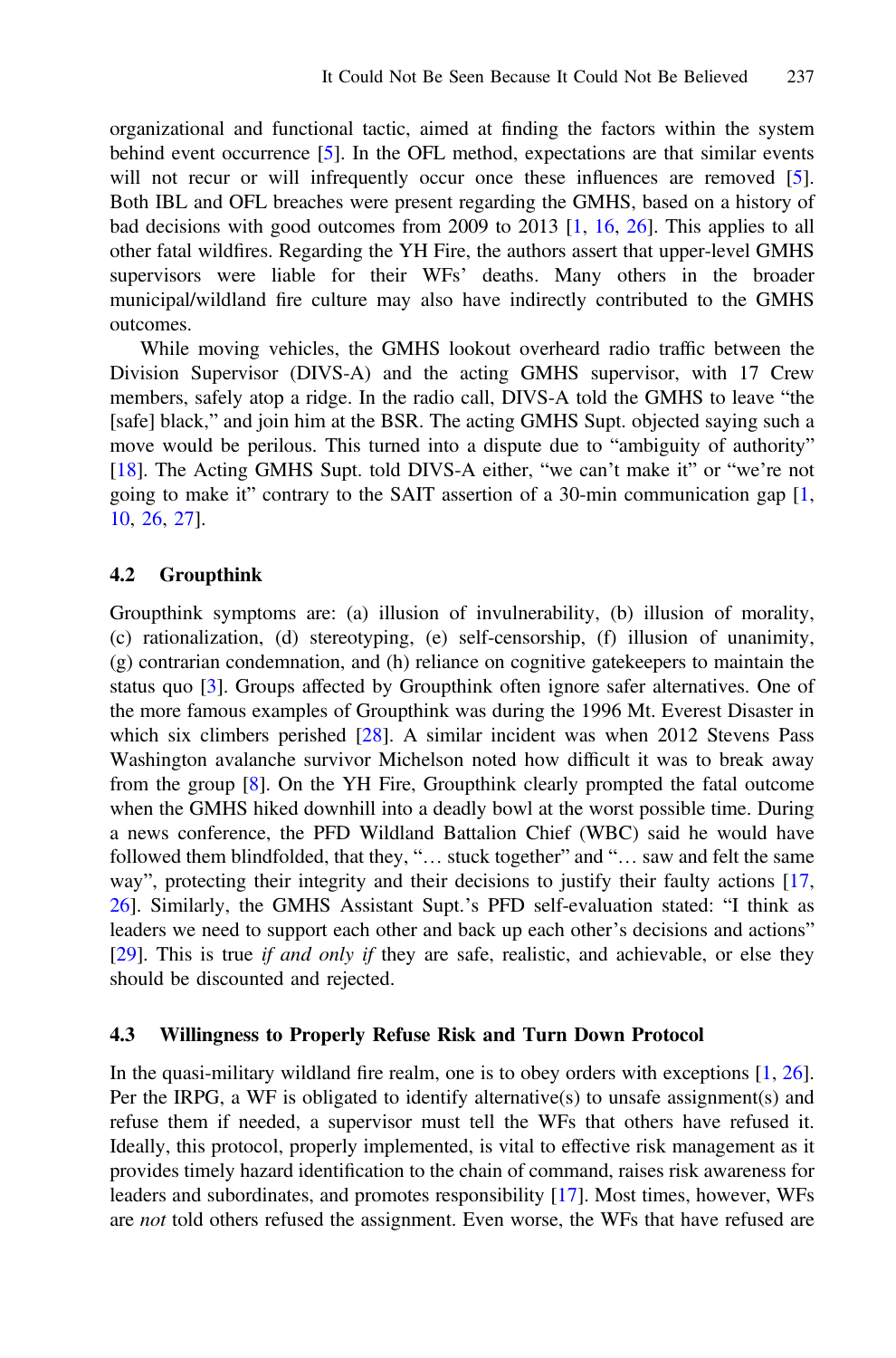usually transferred to another Division doing irrelevant work, referred to as "Division Siberia", a sector of the fire already extinguished. Most times, those WFs are finally sent back to their home unit with poor evaluations. Most WFs fear utilizing this known essential protocol and would instead likely follow those orders against their better judgement. The Acting GMHS Supt. weakly tried this protocol, however, neither he nor the Crew persuasively employed this option to counter DIVS-A's order to leave their SZ  $[27]$  $[27]$ .

# 4.4 Differences in Leadership Traits - Risk Averse vs. Risk Taking

Collins and Hansen claim, "In an uncertain and unforgiving environment following the madness of crowds is a good way to get killed" [[30\]](#page-12-0). Accordingly, the GMHS, a large, confident group with a herd mentality, taking unnecessary risks, exemplified this concept. Interestingly, research and empirical data indicate gender plays a role in risk taking. One study regarding computerized wargames, aggression, testosterone, and overconfidence indicates most females were risk averse, compared to their more risk-prone male counterparts [[31\]](#page-12-0). A realistic example was when avalanche survivor Michelson felt she could have convinced the other skiers to discontinue if only she had stayed with them [[8\]](#page-11-0). Another empirical example is of a female supervisor who, on the 1994 South Canyon Fire, refused an eventual deadly downhill fireline assignment [[18\]](#page-11-0). Researchers purport males are mostly identified as "serial" thinkers, who construct tiered plans of action and process data one step at a time - aspects of catalogued thought. Conversely, females, identified as "parallel" thinkers, can achieve many similar simple tasks at once, therefore recognized as more capable of dealing with complex issues. Thus, possibly intervening in option discussions, hence able to avert similar disasters [[22,](#page-12-0) [31](#page-12-0)].

# 4.5 Plan Continuation and Confirmation Biases

Plan continuation bias is the notion of pressing on when things were beginning to go bad very near one's destination. This may impede a crew's ability to recognize they need to change their course of action, a very powerful, unconscious cognitive preference. This bias may be especially strong during a transition phase and might influence a WF's ability to notice subtle cues indicating that the original conditions have changed [[32\]](#page-12-0). WFs are very mission oriented. However, as stress increases, particularly during deteriorating weather and increasing fire behavior, the ability to dispassionately evaluate the situation, accept the reality that conditions are unfavorable and decide to abort the mission drops off sharply the closer one is to their destination. The closer one is to this end-point, the more one reveals one's tenacious resolve to proceed.

# 4.6 Decision-Making Under Stress

Under intense pressures and stress, one falls back on familiar habits. Following are three examples. On the 1994 South Canyon Fire, the Incident Commander (IC) sharpened his chainsaw rather than managing his resources in critical conditions. On the 2011 30-Mile Fire, the Crew Boss/IC, during increased fire behavior, mopped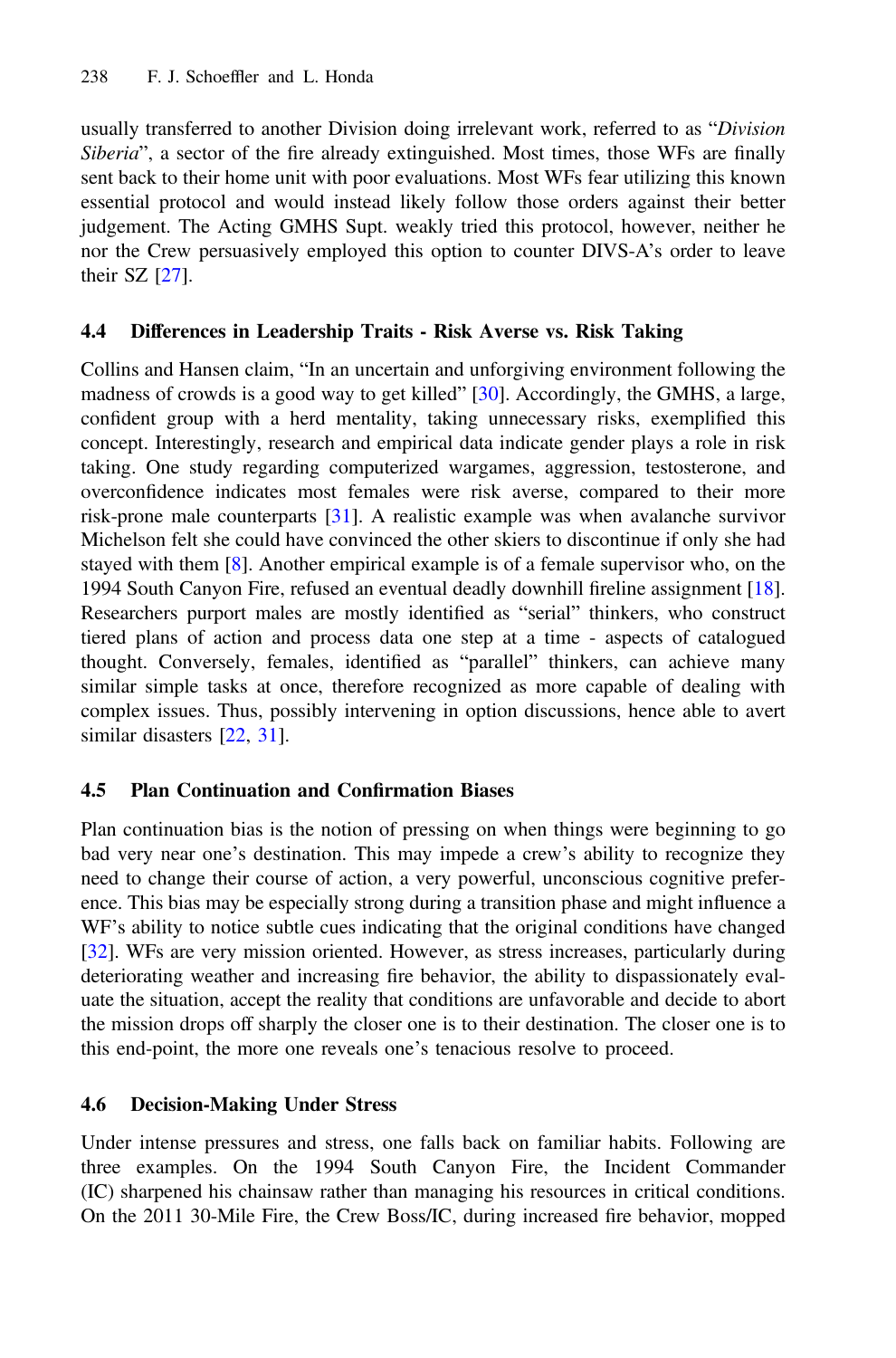<span id="page-8-0"></span>up instead of managing his Crew and resources [[1,](#page-11-0) [33](#page-12-0)]. On the YH Fire, the GMHS, cut off by the main fire as they attempted to relocate to the BSR, mistakenly referred to themselves on the Air-to-Ground (A/G) channel as "Granite Mountain 7" [[10](#page-11-0)]. There is no Granite Mountain 7, only a former PFD "Crew 7" Fuels Crew. Stress can impair understanding situational complexity and the ability to logically strategize. Grossman and others offer workable solutions: frequent, quasi-military drills extensively for "stress acclimatization", "stress inoculation", to "push the envelope … repeated over time" [\[22](#page-12-0), [34\]](#page-12-0).

# 5 Organizational Culture and Influences

#### 5.1 Municipal FD and PFD Attitude and Influence

The PFD WBC truly considered the GMHS his sons. He defended the GMHS fatal (in) actions as well as the PFD (in)actions in a July 2013 News Conference at the YH Fire Fatality Site. The WBC held structure protection as a higher priority over WF safety, "... no WF is satisfied stuck sitting in a SZ while structures were being threatened" [\[1](#page-11-0), [26\]](#page-12-0). These are strong indicators of the conflicting values of many Municipal FDs that also fight wildfires. Confusion, frustration, and doubt, known hazardous barriers, may support potential human failures on wildfires when structures are threatened. GMHS McDonough's actions are a prime example of the above cultural influences on municipal/wildland FDs and WFs. During the investigation he was asked if the GMHS knew of and followed the "10  $\&$  18". Probably coached, he stated, "We had issues with #10, (Fight fire aggressively having provided for safety first), it's old, that's hillbilly ... we're a lot smarter than that". Third year WFs would not likely conclude that on their own [\[17](#page-11-0), [26\]](#page-12-0) So it is quite telling that this influential, spoken PFD municipal/wildland fire "policy" attitude, even though unwritten, was at least acceptably regarded and obeyed by a third year WF. And it would also be a permissible inference that other GMHS accepted and regarded this PFD "policy" attitude as well [[22\]](#page-12-0).

#### 5.2 Critical Examination of the SAIT and SAIR

High Reliability Organizations (HRO) (e.g., aircraft carrier, nuclear power plant, and wildland fire operations, are preoccupied with all failures, even small ones. Trivial errors discovered early are warning signals of deepening trouble, insight into the health of the entire system. Problems found early allow more possible ways to deal with them. However, non-HRO members tend to overlook their failures, suggesting incompetence, and focus instead on successes, conveying competence. [[35\]](#page-12-0). For many WFs, this is theoretical guidance, and not realistic, evidenced by the repeated fatalities for the same fatal causes - poor decisions based on several physiological and psychological factors ignored by almost all SAITs discussed in this paper.

In fact, in 1996 on the Hochderffer Hills Fire Shelter Deployment Investigation, the Human Factors Specialist briefing began with: "The first thing we are going to do is establish a conclusion, then find the facts to fit that conclusion." The primary author was the Operations Specialist [\[26](#page-12-0)] and directly participated in this briefing. The authors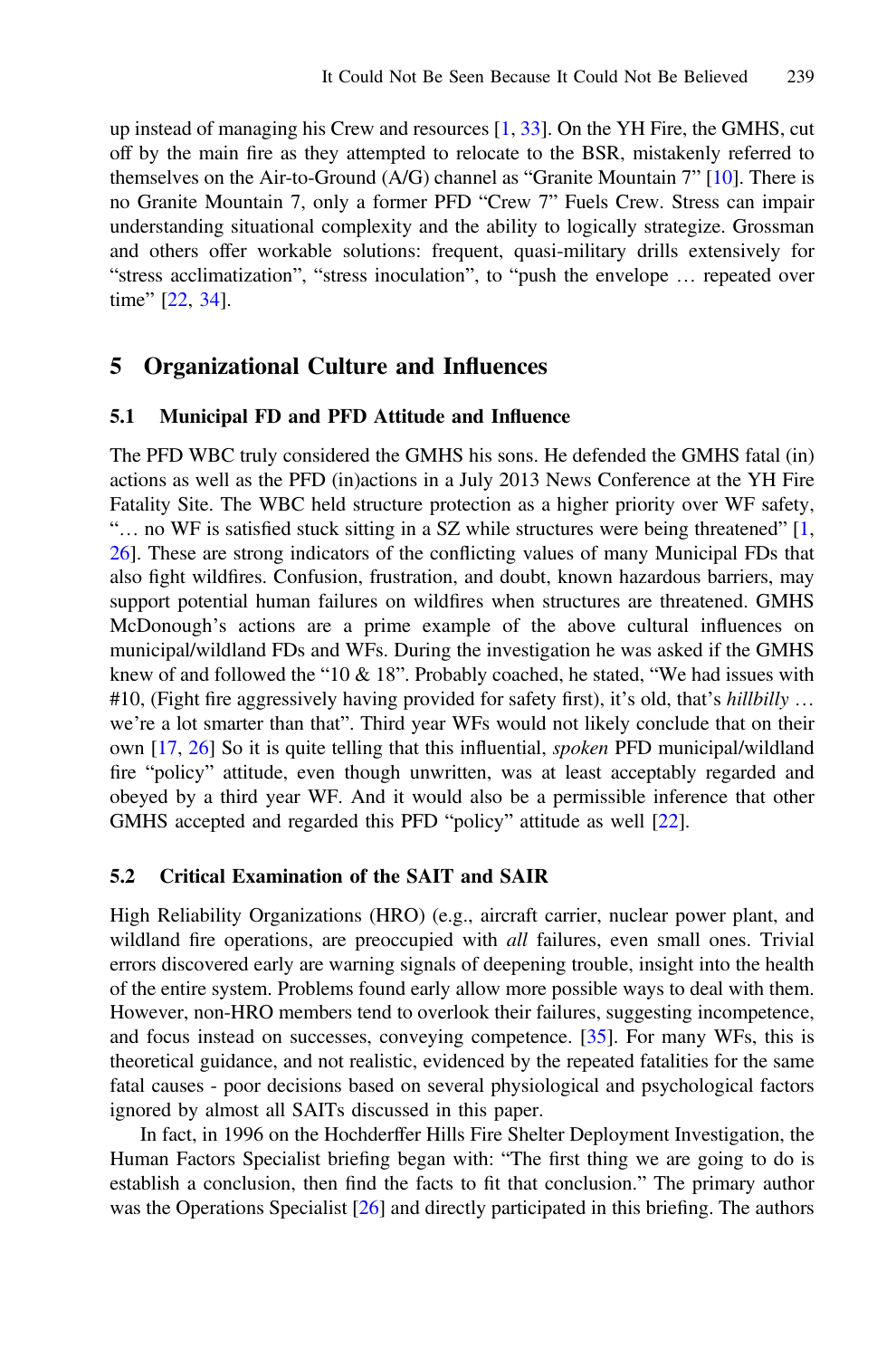<span id="page-9-0"></span>contend the YH Fire SAIT followed the same format of establishing the conclusion first by finding, "… no indication of negligence, reckless actions, or violations of policy or protocol" [[1,](#page-11-0) [10](#page-11-0)]. Affirmatively, their conclusion implies the GMHS safely accomplished their tasks, yet a disaster beyond belief occurred. It is impossible that everything was performed correctly on a wildfire if 19 men burned to death. The SAIT's approving conclusion reflects Orwellian Doublespeak and worse, Doublethink, simultaneously holding two contradictory beliefs as true [[29\]](#page-12-0). The authors and others argue, this ongoing truth manipulation occurs with all wildfire SAIT, SAIR, and other versions of Incident Analyses, Guidance, and Review where WFs are killed by fire [[1,](#page-11-0) [11,](#page-11-0) [26](#page-12-0)].

Consider now the comparison of the *idealized* image, a fabricated 'conclusion first', with an actual photo that reveals the truth of what factually occurred. Figure 1 below (left image) is the SAIT/SAIR Fig. 18 [[10\]](#page-11-0), sham idealized image of the alleged fire split, trapping the GMHS. The SAIR correctly noted the thunderstorm out-flow boundary moved from north to south between 1618 to 1630 MST. The fire was "immediate and impressive" and when the fire spread direction changed 180 degrees, intensified when flame lengths doubled while the rates of spread tripled and "prob-lematic fire behavior became extreme" [[10\]](#page-11-0). The authors believe the idealized image falsely alleges, "... the fire entered the middle bowl and moved southwest." The Fig. 1 right photo clearly reveals otherwise. Figure 1's left idealized image shows fire running across the middle bowl, headed for the box canyon behind the "Granite Knoll". In contrast, in the right photo, left of the smoke column and the advancing fire, the backdrop 'hazy' mountain ridge is likely the southern route the GMHS took to reach the saddle and then drop into the box canyon, 540 s (less than 9 min) before the Acting GMHS Supt. first called "Mayday" on A/G. The right photo reveals no evidence that a line of fire was simultaneously 'crawling up' the back ridge toward the saddle,



Fig. 1. Left - SAIR Fig. 18 idealized image created by the SAIT [[10\]](#page-11-0). Right - 'iPhone 4' photo taken by AZ Forestry Brian Lauber at 1629 on 6/30/13 near the Yarnell Ranch House restaurant looking west [[36\]](#page-12-0). This photo was provided to Brad Mayhew, SAIT Human Factors Investigator, however, it was *not* included in the SAIR.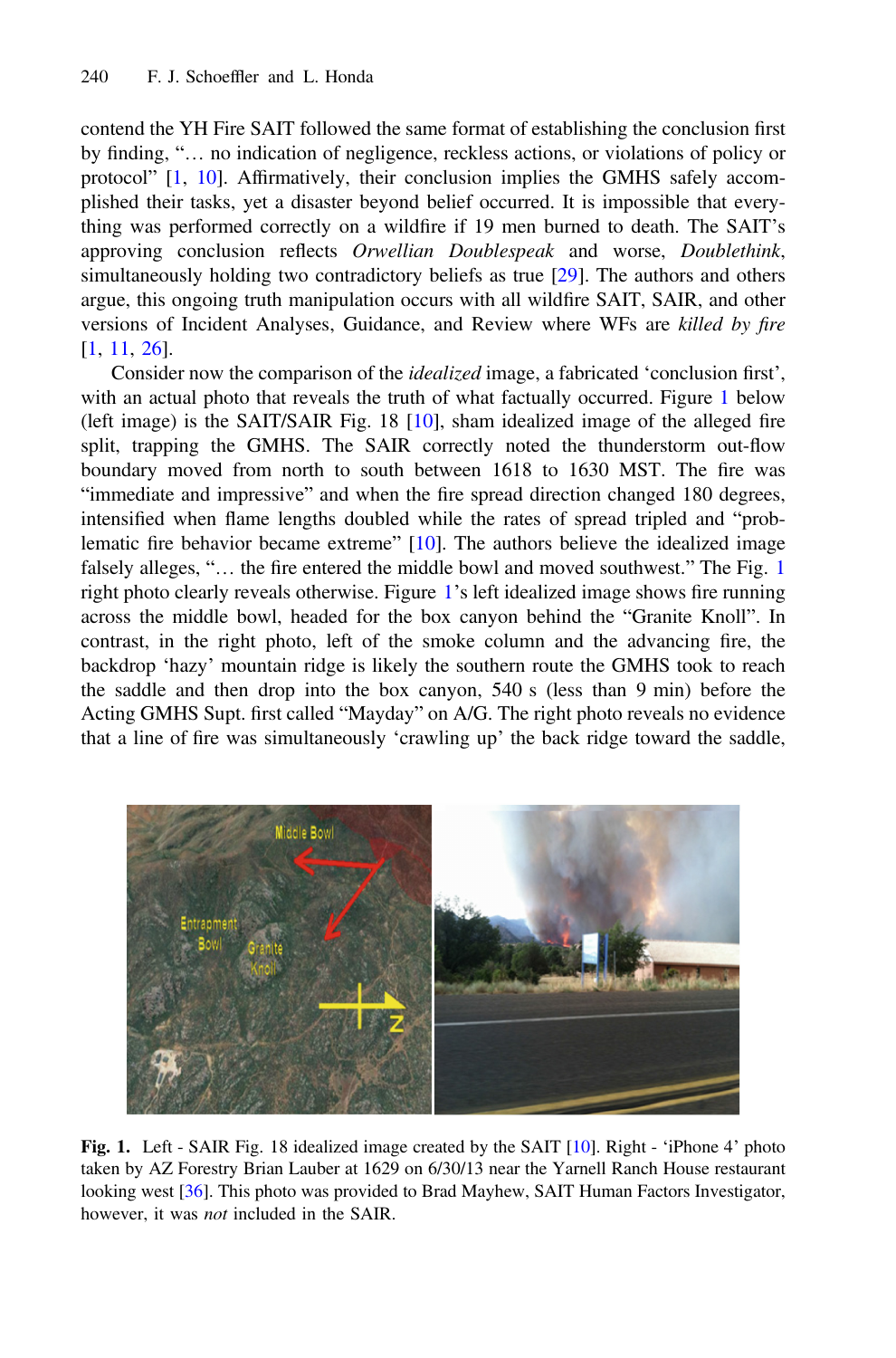refuting the SAIT 'theory' that the GMHS saw fire "ahead of them" and "behind them" at 4:39 PM, when the first "Mayday" went out [\[10](#page-11-0), [36\]](#page-12-0). The authors claim that the SAIT intentionally deceives with this half-truth, "... the *middle bowl*, ... funneled the fire at a rapid rate of spread toward the top of the ridge" [\[10](#page-11-0)]. The photo noticeably contradicts that claim.

# 6 Conclusion and Recommendations

Dorner states: "Our minds have extreme trouble tackling problems that cannot be visualized [[24\]](#page-12-0). Specific concepts for improved wildfire safety and investigations were presented, derived from a long-established and recognized fatality-prone profession. These proposals applied to well-established and dependable ongoing leadership, human factors, and wildfire training, can significantly contribute to validated safety measures to reduce wildfire fatalities. Groupthink and mitigation measures are examined. Burnette et al. found that common goal pursuit under authoritative leadership in a provocative situation can lead groups to take excessive risks. Further research is vital to understand group decision-making, so that WF leaders at all levels, but especially those on the firelines, may recognize and then terminate Groupthink's toxic effects to avert disasters.

The GMHS leaders most directly responsible for Crew actions faced a series of decisions during their ill-fated time on the YH Fire, and their poor decisions brought them to disaster's threshold. Useem et al. state: "The human consequences of suboptimal decisions by fire leaders are compellingly clear, and, conversely, optimal leadership decisions are … vital for successfully suppressing a fire" [\[18](#page-11-0)] and managing WFs. The authors present nine recommendations below to guide WFs to make good, sound, and safe decisions to realize those optimal goals and make history by lessening fatalities.

- 1. Ensure leadership goals and duties are the safety and welfare of those you supervise;
- 2. Train beyond sufficiency. Train to warrior status with "stress inoculation";
- 3. Maintain operational Leadership and Group Dynamics training for all WF's;
- 4. Reduce Groupthink risks with Leader's Intent, then allow the Group to decide;
- 5. Hire able, qualified females in supervisory positions to ease Groupthink potential;
- 6. Censure freelancing unilaterally committing to tasks minus supervisory consent;
- 7. Give positive advice and focus, (i.e. tell people what to do instead of what not to do);
- 8. Demand WF's learn and apply the wildland firefighting rules on every wildfire; and
- 9. Require absolute honest answers in SAITs and Reviews with fact-led conclusions.

Prior to applying these wildland firefighting insights into practice, cogent, open, ongoing, respectful, and organized empirical research is needed. In spite of the intractable controversial and emotional attitudes and behaviors of many WFs and GMHS family, friends, and loved ones that oppose revealing the YH Fire truths, the authors hope this paper encourages further YH Fire disaster assessments and revelations to better ascertain the many veiled facts and analyses, thus permitting valuable lessons learned.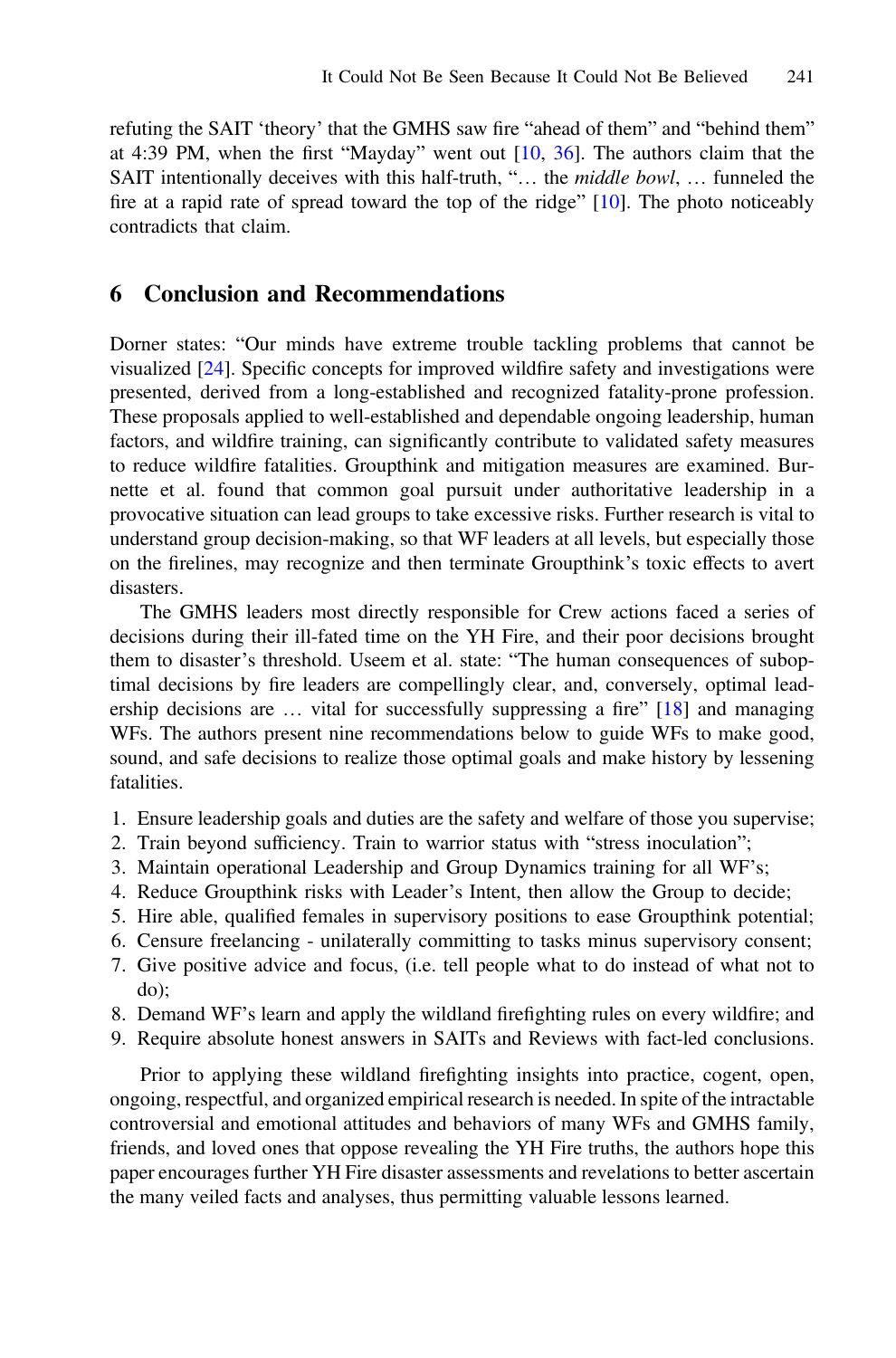<span id="page-11-0"></span>Acknowledgements. The authors wish to express their gratitude to: Dr. Martha Underwood and Dr. Katie Orozco for their proficient knowledge and skills in managing this paper; Dr. Ted Putnam for his Human Factors insight; Joy 'Desert Walker' Collura for her rare and priceless YH Fire insight; WantsToKnowTheTruth; Woosdman; Gary Olson; sources mandated silence due to Department and/or Agency 'direction', and sources that choose silence. To those who lost family, friends, and loved ones, the authors and most WFF think about those young men daily. They inspired us to write.

# References

- 1. Schoeffler, F.J., Honda, L.: Epic human failure on June 30, 2013. In: Boring, R.L. (ed.) Advances in Human Error, Reliability, Resilience, and Performance, 589 p. Springer International Publishing AG 2018 (2016)
- 2. Perrow, C.: Normal Accidents: Living with High-Risk Technologies, 451 p. Princeton University Press, Princeton (1999)
- 3. Janis, I.: Victims of Groupthink: A Psychological Study of Foreign Policy Decisions and Disasters, 276 p. Houghton Mifflin, Boston (1972)
- 4. U.S. Forest Service: Fire Suppression: Foundational Doctrine, 21 p. (2005)
- 5. Catino, M.: A review of literature: individual blame vs. organizational function logics in accident analysis. J. Conting. Crisis Manage. 16, 53–62 (2008)
- 6. Dickman, K.: On the Burning Edge: A Fateful Fire and the Men Who Fought It, 277 p. Ballantine Books, New York (2015)
- 7. Sauter, J.A., Cpl: Scout snipers engage, learn art of leadership U.S. Marines official website, 15 February 2013. Online article (2013)
- 8. Michelson, M.: Tunnel Vision. Outside Magazine, 10 p. (2012)
- 9. Barker, K., (ed.): The Zondervan King James Study Bible, 1 Thessalonians 5:21, 2884 p. Grand Rapids, Zondervan (2002)
- 10. Yarnell Hill Fire Serious Accident Investigation Team (SAIT): Yarnell Hill Fire Serious Accident Investigation Report (SAIR), 122 p. (2013)
- 11. Putnam, T.: Accidents, accident guides, stories, and the truth. In: Proceedings 11th International Wildland Fire Safety Summit, 4–8 April 2001, 30 p. International Association of Wildland Fire, Missoula, MT, USA (2011)
- 12. Mangan, R.: Wildland firefighter fatalities in the United States: 1990–2006. NWCG, PMS 841. Boise, ID. National Wildfire Coordinating Group, Safety and Health Working Team, National Interagency Fire Center, 28 p. (2007)
- 13. Reason J.T.: Managing the Risks of Organizational Accidents, 252 p. Ashgate Publishing, Aldershot, UK (1997)
- 14. U.S.D.A. Forest Service, Fire and Aviation Management: Risk Management (2017)
- 15. Coolidge, H.: Rules and Risk in Wildland Firefighting. Hypocrite Reader, vol. 52 (2015)
- 16. Holmstrom, M.: Common Denominators on Tragedy Fires Updated for a New (Human) Fire Environment, pp. 26–34. Wildfire Magazine, International Association of Wildland Fire (2016)
- 17. National Wildfire Coordinating Group (NWCG), Incident Response Pocket Guide (IRPG). PMS 461, NFES 001077 (2014)
- 18. Useem, M., Cook, J., Sutton, L.: Developing leaders for decision making under stress: wildland firefighters in the South Canyon fire and its aftermath. Acad. Manage. Learn. Educ. 4, 461–485 (2005)